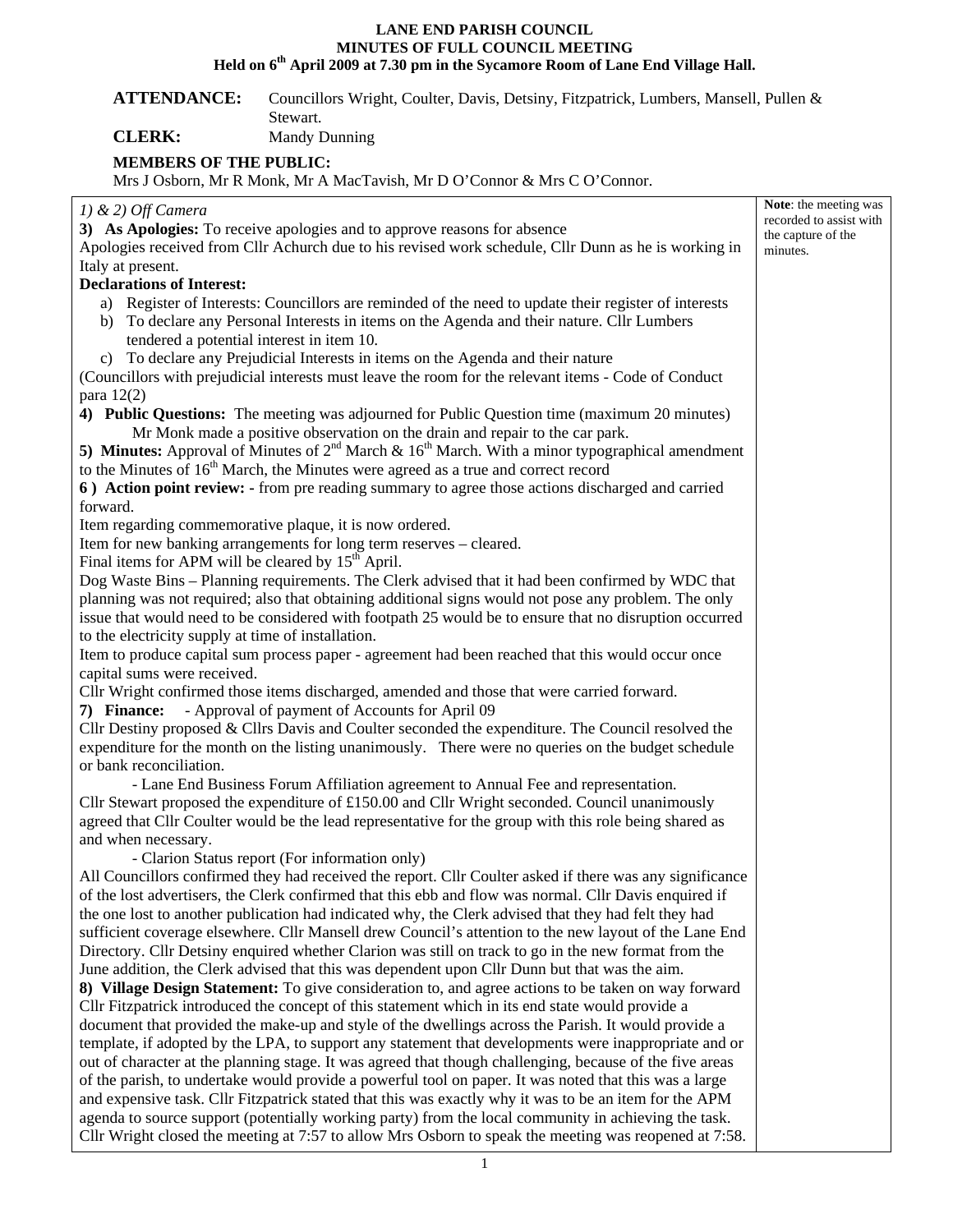| Cllr Fitzpatrick agreed to contact the volunteer who led the Downley statement and discuss its           |                               |
|----------------------------------------------------------------------------------------------------------|-------------------------------|
| effectiveness for them, also to organise a meeting with herself, Cllr Stewart and the LPA contacts.      | <b>Action: Cllr</b>           |
| This were confirmed as the Planning Policy Officer from the Wycombe District Planning team.              | Fitzpatrick                   |
| Cllr Wright closed the meeting at 8:09 to allow Mrs Osborn to speak again she reopened it at 8:11.       |                               |
| 9) Emergency Plan: To give consideration to, and agree actions to be taken on way forward                |                               |
| Cllr Fitzpatrick explained the principle of this document which was to provide all numbers and contacts  | <b>Action:</b> Clerk non      |
| in one place should an emergency occur. The Clerk was asked to undertake this and it was agreed that     | time critical                 |
| the task was not time critical. Cllr Detsiny stated that the Dusty Barrow template should also be        |                               |
| deployed after this had been undertaken.                                                                 |                               |
| 10) Methodist Church Donation: To give consideration to and agree request.                               |                               |
| The Methodist Church had contacted Cllr Wright to ask what the preferred disposal method was for a       |                               |
| previously received donation from the Council that had not been utilised. The Council considered the     |                               |
| options and Cllr Stewart proposed and Cllr Mansell seconded that this should be returned to the Parish   | <b>Action:</b> Clerk to       |
|                                                                                                          | advise Done.                  |
| Council. Council resolved this unanimously.                                                              |                               |
| 11) Philps Close Residents Letter: To give consideration to and agree response.                          |                               |
| Cllr Wright confirmed that this was a letter she had received in which the request had been for the      |                               |
| questions to be read out in public questions however as this was not the protocol and the document was   |                               |
| of a lengthy and potentially contentious nature, so had been included as an agenda item. Cllr Coulter    | <b>Action: Cllr Coulter.</b>  |
| stated that he had already drafted a response which was agreed would be circulated to Cllrs Wright,      | Done                          |
| Davis and the Clerk to consider.                                                                         |                               |
| 12) School Common May Day Request: To give consideration to and agree request for May Bank               |                               |
| Holiday Celebration.                                                                                     |                               |
| Council resolved that it would give permission to the request for the celebration with two caveats, the  |                               |
| school ensured all Health $\&$ Safety issues were covered and that this was subject to the weather       | <b>Action:</b> Clerk to       |
| and ground conditions being favourable as otherwise damage could be caused to the Common, and they       | advise Done.                  |
| trusted that common sense would be used in this matter to avoid any damage.                              |                               |
| 13) Training Report: To receive Cllr Mansell's report on training attended.                              |                               |
| Cllr Mansell delivered a short verbal report on the training attended in Well End recently; which        |                               |
| encompassed the basics of being a Councillor and Open Spaces items he stressed the need for              |                               |
| Councillors to attend such events with the growing requirement for Councillors to engage with the        |                               |
| Community.                                                                                               |                               |
| 14) Cadmore End Drainage: To receive Cllr Stewarts 'statement of works' & agreement of way               |                               |
| forward. Cllr Stewart apologised as this was not complete but confirmed that this would be done by the   |                               |
| $20th$ April. Item therefore deferred.                                                                   |                               |
| 15) LESA Notice board & Signage requests: To consider requests & agree response. Having given            |                               |
| due consideration to the request to supply a notice board for the Sports Association and community use   |                               |
| the Council resolved that the costs associated with a notice board of the size needed to meet the        |                               |
| requirements stated plus the installation and safeguard from vandalism was too great. It was suggested   |                               |
| that the Association investigate the costs of refurbishing the roadside sign which Council may then,     | <b>Action:</b> Clerk to       |
| dependant on those costs, consider making a contribution towards.                                        | advise Done.                  |
| The Clerk confirmed that the dog fouling signs were easily acquired.                                     |                               |
|                                                                                                          |                               |
| 16) LESA Lease: Decision for annual renewal $\&$ consideration to revising lease with acceptance of      |                               |
| offer of assistance with the revision. It was acknowledged that this was severely overdue for            |                               |
| consideration. Cllr Wright advised that an offer of assistance had been received to produce an initial   |                               |
| revised draft Lease. The Council resolved this offer should be progressed.                               | Action: Clerk. Done.          |
| The suggestion put forward was that the lease and LESA business plan when received should work in        |                               |
| tandem, with the former being renewed on an annual rolling basis. This was proposed by Cllr Davis        |                               |
| and seconded by Cllr Lumbers, and unanimously resolved by Council.                                       |                               |
| 17) Annual Parish Meeting: To agree roles, responsibilities and reporting required.                      |                               |
| It was agreed that Cllr Fitzpatrick would obtain and provide the nibbles and that the Clerk would obtain | <b>Action:</b> As named       |
| the liquid refreshments, beakers, napkins and paper plates. All Committee Chairs would provide a         |                               |
| report of the 08/09 year, the Chairman would the overall report and a report from the Mole & Pickett     |                               |
| Charity was also required.                                                                               |                               |
| 18) Land Registry request: To consider and delegate activity to Clerk to finalise.                       |                               |
| The Clerk shared the papers received from the Land Registry for a minor boundary adjustment on           |                               |
| Moorend Common, additionally the Deed of Demarcation papers received from a previous Council's           | <b>Action:</b> Clerk to deal. |
| solicitor. Cllr Detsiny declared an interest in this matter as the property in question was close to his | Done.                         |
| own. Council compared the two sets of papers and resolved that the activity should be delegated.         |                               |
| 19) Clerk's report: including Correspondence and Reports received. List as pre-reading, which are        |                               |
| available for inspection from the Clerk on request.                                                      |                               |
| Point 8. Cllr Mansell                                                                                    |                               |